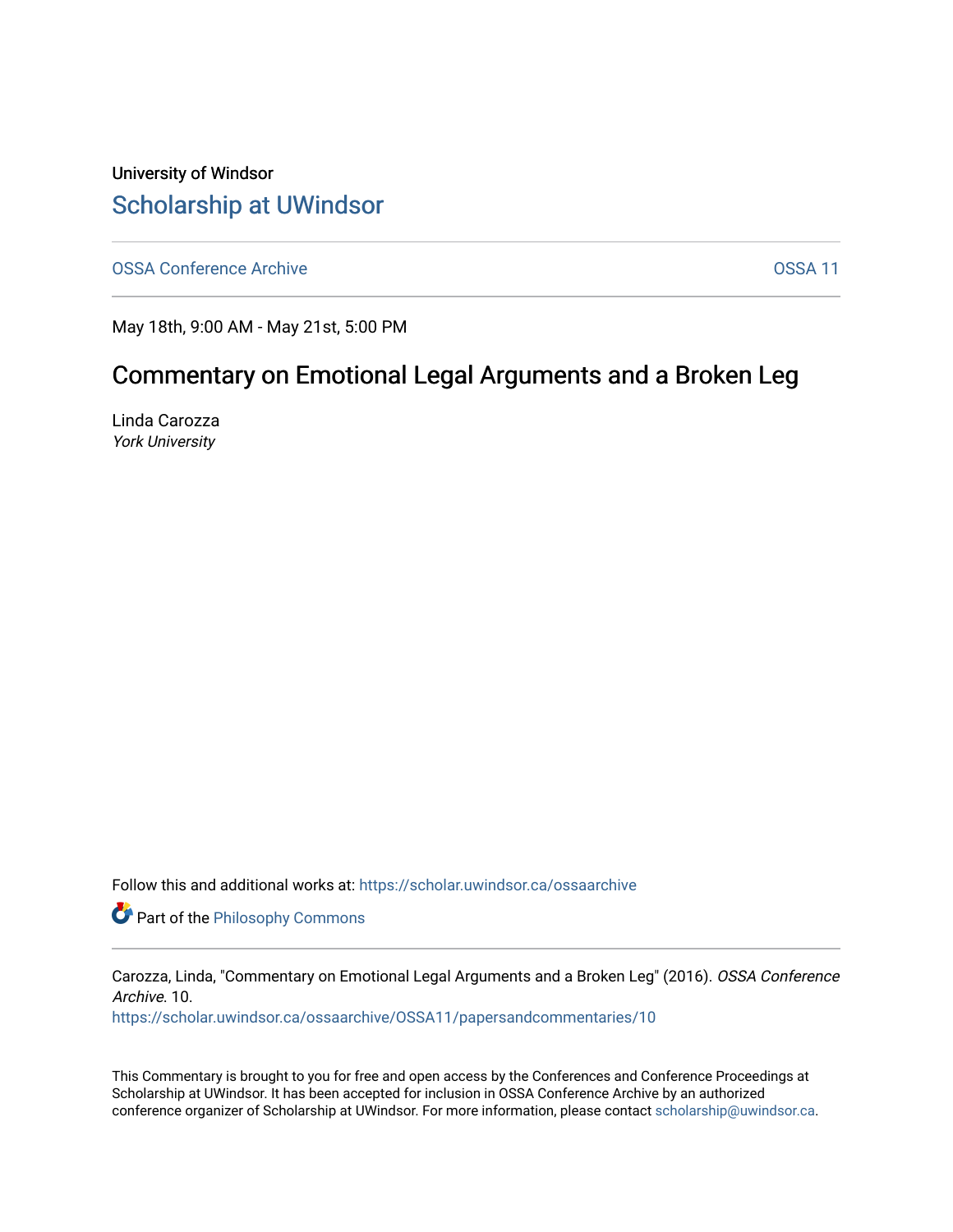# Commentary on "Emotional Legal Arguments and a Broken Leg"

## LINDA CAROZZA

*Department of Philosophy York University S448 Ross Building 4700 Keele St. Toronto Ontario M3J 1P3 Canada Lcarozza@yorku.ca*

#### **1. Introduction**

In Damasceno Morais' paper, "Emotional legal arguments and a broken leg," a view that espouses a dance between logical and emotional reasoning in decision-making processes in the court of law is elaborated. I'll cut to the chase: I'm sympathetic to this analysis of juridical practices. Where magistrates must review and assess proceedings in order to render a verdict, Damasceno Morais writes that *values* and *personal experiences* of these judges contribute to the negotiation process (p. 1). The author demonstrates the emotional tenets of juridical decisions specifically in a context where there is more than one magistrate, such that two or three magistrates must mutually negotiate.

When magistrates need to decide on a verdict based on a given case there are several judgments at play: are the accounts truthful, or probable? Is there concrete evidence? Do the actions in question cross legal lines? What is the just punishment, or response, if they do? Is the court's decision fair? Does it abide by precedents? Create a precedent? While some of these decision-making processes are based on verifiable "facts," most of these decisions are "interpretive," in that they rely on judges to make reasoned inferences. Deciding on the amount of "moral damages" one owes is a prime example of such inferencing. Magistrates do not have a code, or law book, that prescribes moral damages amounts. It is this process of deliberating that Damasceno Morais claims can be laden with emotional reasoning. These reasoned inferences, in fact, stem from a capacity for emotional understanding.

Below I discuss a few quibbles I have with Damasceno Morais; namely, what I think is a misuse of the term "negotiation" in the context of juridical decision-making. And, further, a challenge to apply the author's theory to "single" magistrates judging cases is presented. Neither of these discussions object to the more substantive claim that the author makes about "emotional reasoning," but they may be pushing the author to consider making more controversial claims. Then I connect the author's analysis with other examples and concepts that only corroborate, and help to further explain, the view espoused.

#### **2. Negotiation or deliberation?**

Damasceno Morais refers to the process of Brazilian magistrates deliberating the appropriate moral damages compensation as a *negotiation* (with reference to pragma-dialectics). However, the deliberative process of magistrates does not include some important and necessary tenets of negotiation. The author defines negotiation – in context – as, "the moment that one judge, during the deliberation, refuses the 'offer' suggested by another magistrate" (p. 3). Proposing and

Bondy, P., & Benacquista, L. (Eds.). *Argumentation, Objectivity, and Bias: Proceedings of the 11th International Conference of the Ontario Society for the Study of Argumentation (OSSA), 18-21 May 2016*. Windsor, ON: OSSA, pp. 1-5.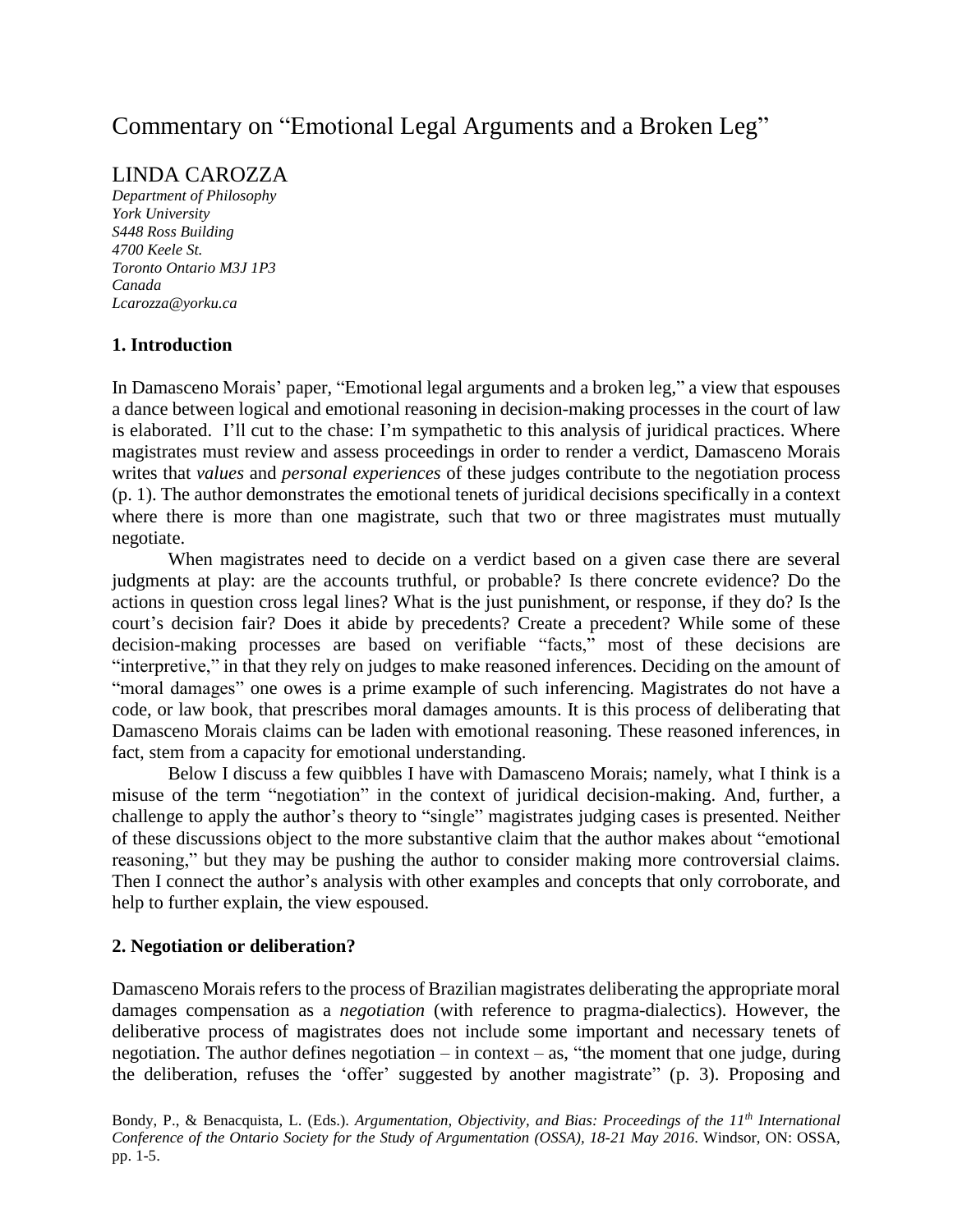#### LINDA CAROZZA

rejecting offers is indicative of negotiation, but this argumentative dialogue has other criteria that are not met by magistrates deliberating. Referring to Walton's dialogues, the goal of a negotiator is to strike a good deal for him/herself (1998, p. 100). Negotiators have different interests in a negotiation, and their goal is to arrive at some, typically mutually-beneficial, settlement. Cofounders of the Harvard School of Negotiation, Fisher and Ury (1991), agree that principled negotiation can result in parties – who have different interests – working at developing mutuallysatisfying outcomes. In the process of delivering a verdict regarding retributory damages magistrates do not have different interests, unless we begin to look at underlying, implicit motivations and biases that guide each magistrate's decision. Furthermore, important elements of a negotiation include negotiators' individual commitments, their BATNA (best alternative to a negotiated agreement), and even their relationship with each other (Fisher & Shapiro, p. 208). To varying degrees, these aspects of classical principled negotiation are not present in the context of magistrates deciding on compensation amounts related to moral damages caused by an accused. Magistrates are not serving their self-interests. They do not have a BATNA, and so it follows that they do not get to "walk away" from the situation if their interests are not met. They must derive a fair verdict.

It is not clear how committed Damasceno Morais is to the negotiation dialogue being present in the work of Brazilian magistrates. If it is important, then an account of how paradigm aspects of negotiation are integral in judges deliberating needs to be elucidated. For instance, it is arguable that magistrates may be concerned with preserving their relationship with each other, and that this is an important interest to secure rapport for a future of working with each other. Otherwise, in returning to Walton's dialogues, it seems that the summary of magistrates deciding on a verdict is more in line with a *Deliberation*. The purpose of a deliberation is for arguers to come together, discuss an issue, and resolve the issue. By the end of the process of deliberation, a decision as to the best action plan, or outcome, is made. The arguers are expected to articulate reasons for their positions, and in an effort to come to the best outcome, jointly agree on a solution. This is done in a fairly non-adversarial way, as the arguers are looking for the best solution, as opposed to a personally-satisfying solution.

There are some fundamental differences between a Deliberation and Negotiation that make the latter ineffective in the context of magistrates' duties. In negotiations the "truth" of the matter is not *that* important, and there can be an adversarial nature to the dialogue. Deliberations require the "truth" in order to make decisions/verdicts; deliberations are, typically, not adversarial. It seems that this latter description is more in line with what magistrates do. In 2009 I articulated how different types of emotional arguments occurred in various argumentative dialogues. To summarize, in a negotiation dialogue, it is possible that negotiators use emotion as a reason (Ben-Ze'ev 1995, Gilbert 1997), that negotiators express themselves emotionally (Gilbert), or that negotiators even elicit empathy or pity to strike a deal (Walton 1992). These are four different ways that emotion can lend to emotional reasoning in negotiation dialogues. In a deliberation, it is possible that emotions of arguers could prompt them to form an argument (i.e. emotion as a reason), and depending on how committed or attached negotiators are to the process and context, they may express themselves emotionally too. But otherwise, emotions are not obviously endemic to deliberative processes. And, yet, what Damasceno Morais shows is that there are threads of emotional reasoning in *deliberative* contexts. I may be pushing Damasceno Morais to consider a more contentious line of argument, but we can mostly agree that negotiators might very well use and show emotion in a negotiation. It is less "appropriate" for *deliberators* to use and show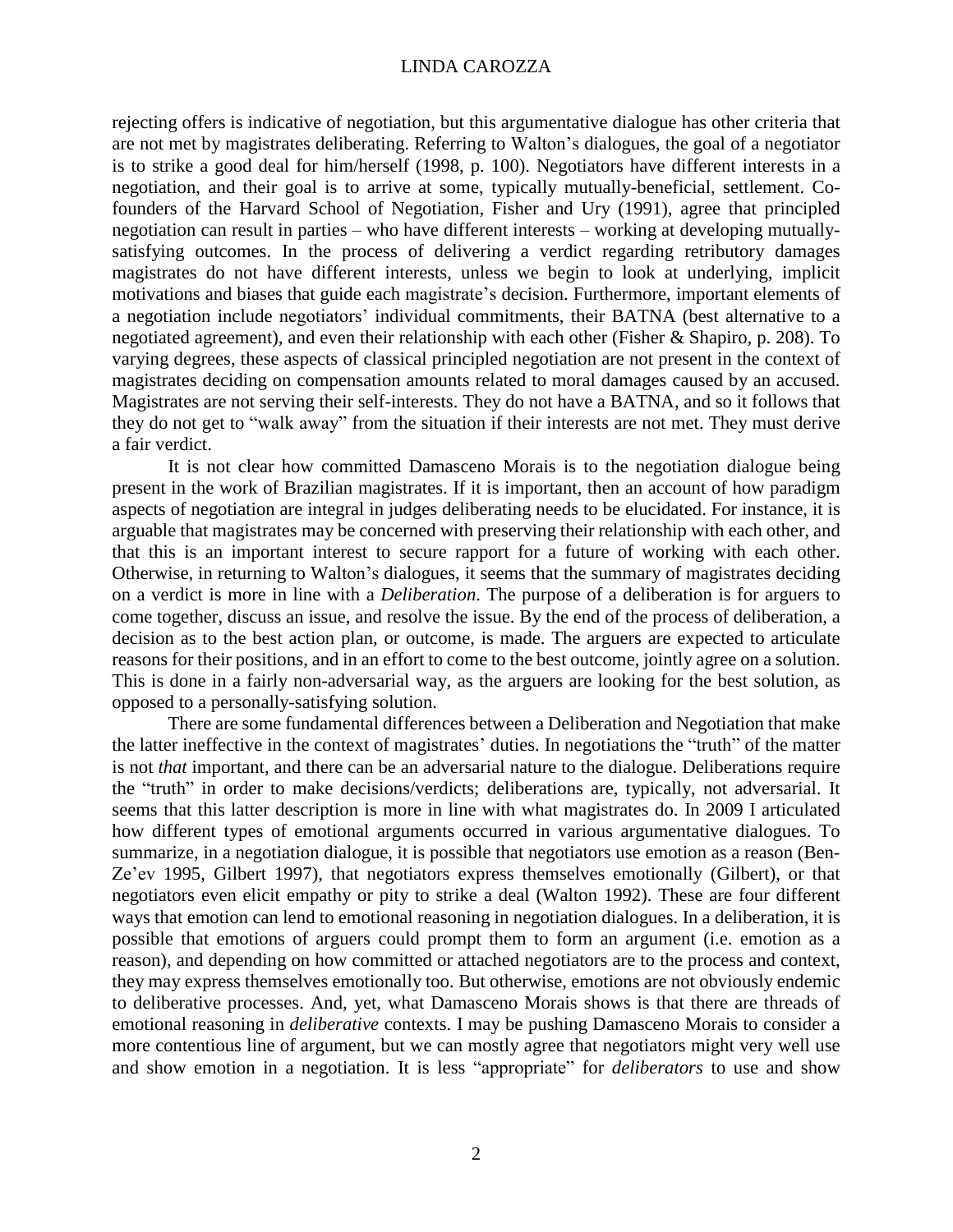emotion, and yet the author's analysis shows that emotional reasoning can occur in a seemingly objective, truth-seeking process.

#### **3. Emotional Reasoning in the Absence of a Second and Third Magistrates**

Regardless of the argumentative dialogue that best represents the process Brazilian magistrates undergo, the conception of emotional reasoning that Damasceno Morais describes applies to the process a single magistrate endures too. For instance, reason is subordinated to non-rational feelings when a magistrate simultaneously makes an effort to be rational about deciding on retributory damages and demonstrates compassion to the victim in this reasoning process (p. 6). This combination of rational and emotional reasoning can occur without the presence of the second and third judge. Damasceno Morais refers to Aristotle's notion that emotions, like pity, can lead us to change our judgements (p. 6). And, so, regardless of how many magistrates are present, I argue that even one judge is susceptible to being guided by their emotions. In keeping with Aristotle's views of emotion, in *De Anima* Aristotle states that having an emotion requires *thought* (Book II, 414). When we have an emotion, we have it because we are able to articulate a thought*.* A magistrate who feels empathy for a victim, for example, has intellectually processed the victim's situation. Considered in the manner Aristotle advances, emotion *is* infused with rationality.

I understand that Damasceno Morais discusses multi-magistrate circumstances in an effort to show that there is an act of *argumentation* that occurs in order for the magistrates to come to a decision. And, in this dialectical enterprise of argumentation (i.e. a negotiation for Damascene Morais), emotional reasoning is evident when the first magistrate justifies his/her view to two other magistrates. In this case, the magistrates are *having* an argument. Without the latter two magistrates though, the first judge can undergo the same reasoning process in *making* the argument. Not only is the emotional reasoning occurring in the context of an argument<sub>2</sub>, it is also demonstrated in an  $argument_1 (O'Keefe)$ .

## **4. Corroboration**

I have mediated disputing parties in a Small Claims court setting (2007 to 2008). These parties do not attend court looking for mediation; it is a service that the courts recommend, as it is less antagonistic, parties have some control over outcomes, but most of all it lightens the load on the court system. More often than not, each party thinks they are in the "right," that they will "win" the case if given the opportunity to proceed in front of a judge, that "justice" would be served in their favour. This type of overconfidence bias was quite typical, as was the implicit trust in an "objective" court system. Because mediation was voluntary there were many parties who rejected mediation in a casual meeting room in favour of a courtroom with an all-knowing judge. The reality is that verdicts made by judges depend on more than the (often conflicting) testimonies the parties share in the courtroom. The particular judge, how the judge feels on a given day, how the judge responds to the attitudes of the parties involved, how the judge responds to whether the parties have representation, how the judge responds to whether the parties even tried to engage in mediation instead of taking up the court's time on the docket – all of these factors can weigh into a given judge's decision. This helps explain why some judges are more accepting of adjournments and others are not, why some suspend judgement to review notes and files after parties take the stand, while others make quick judgments based on parties' oral testimony only, etc. These intricacies and differences in different judges' decisions in a Small Claims Court are more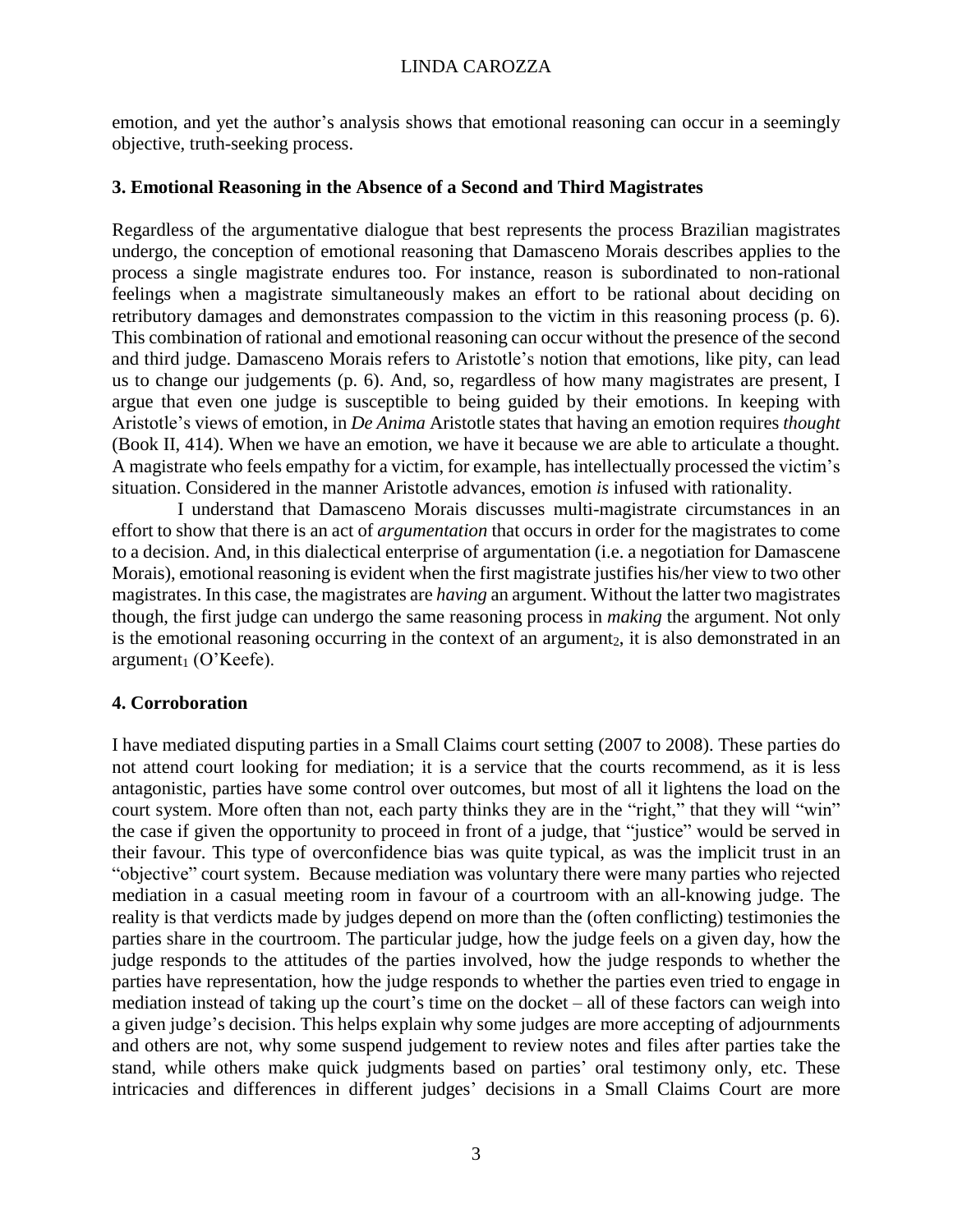complicated and numerous than I have shared, but the point for my purposes is to demonstrate that a judge's decision is not always predictable. So, as Damasceno Morais posits, there are aspects of emotional reasoning that may influence judges' verdicts.

Damasceno Morais writes that legal reasoning is essentially argumentative. To some extent, this is obvious. That decisions and sentences can be appealed demonstrates that the outcomes of a judge's decision(s) are definitely up for debate. Perhaps because this is ultimately a normative process it is not ironclad, which connects with the notion of the *fallibility* of arguers. It is possible that a magistrate has rendered a wrong verdict, an unduly harsh sentence or even unfair punitive measure(s). Legal reasoning, a combination of logical and emotional reasoning, can be assessed when it seems weak.

It is safe to agree that we are not all uniform beings, and we may react differently to the same events. A challenging task for judges, I think, is to discern when appellants/subjects/defendants are being sincere in describing psychological, emotional, or mental suffering. I suggest that a deeper awareness of *Emotional Intelligence* could be key to cracking the code of ambiguity when it comes to these types of public domains. Rational reasoning helps with more descriptive processes (the car is rendered irrecoverable from the crash; the defendant legally owns the gun in question, etc.). There is, presumably, no bias inherent in making these types of descriptive claims. Deciding on punishments is interpretive though, and so being more practiced and in tune with emotional reasoning - in many cultures - could help with the normative analysis and practical responses to magistrates' decisions.

## **5. A Stronger Application**

Damasceno Morais adheres to the following definition of negotiation: "the moment that one judge, during the deliberation, refuses the 'offer' suggested by another magistrate'' (p. 3). The court transcript that is analyzed in "Emotional legal arguments and a broken leg" does not contain magistrates who disagree with each other. To the contrary, the second and third magistrates are amenable to the financial amount that the first judge suggests the accused be charged with. It seems to me that an example where there is dissensus, and the judges really have to work out their differences, this context could elicit a much richer analysis where emotional reasoning could be present. As I stated at the outset though, regardless of these quibbles I think Damasceno Morais has successfully demonstrated that emotional and rational reasoning simultaneously occur within juridical deliberations.

## **References**

Aristotle. *De Anima*. (2002). D. W. Hamlyn (Trans.). Oxford: Oxford University Press.

Ben-Ze'ev, A. (1995). Emotions and argumentation. *Informal Logic* 17 (2), 189-200.

Carozza, L. (2009). The emotional mode of argumentation: descriptive, people-centered, and process-oriented (Unpublished doctoral dissertation). York University, Toronto.

Fisher, R., & Shapiro, D. (2005). *Beyond Reason: Using Emotions as You Negotiate.* NY: Viking.

- Fisher, R., & Ury, W. (1991). *Getting to Yes: Negotiating Agreement Without Giving In.* New York: Penguin Books.
- *Gilbert, M. A. (1997). Coalescent Argumentation.* Mahwah, NJ: Lawrence Erlbaum Associates, Inc.